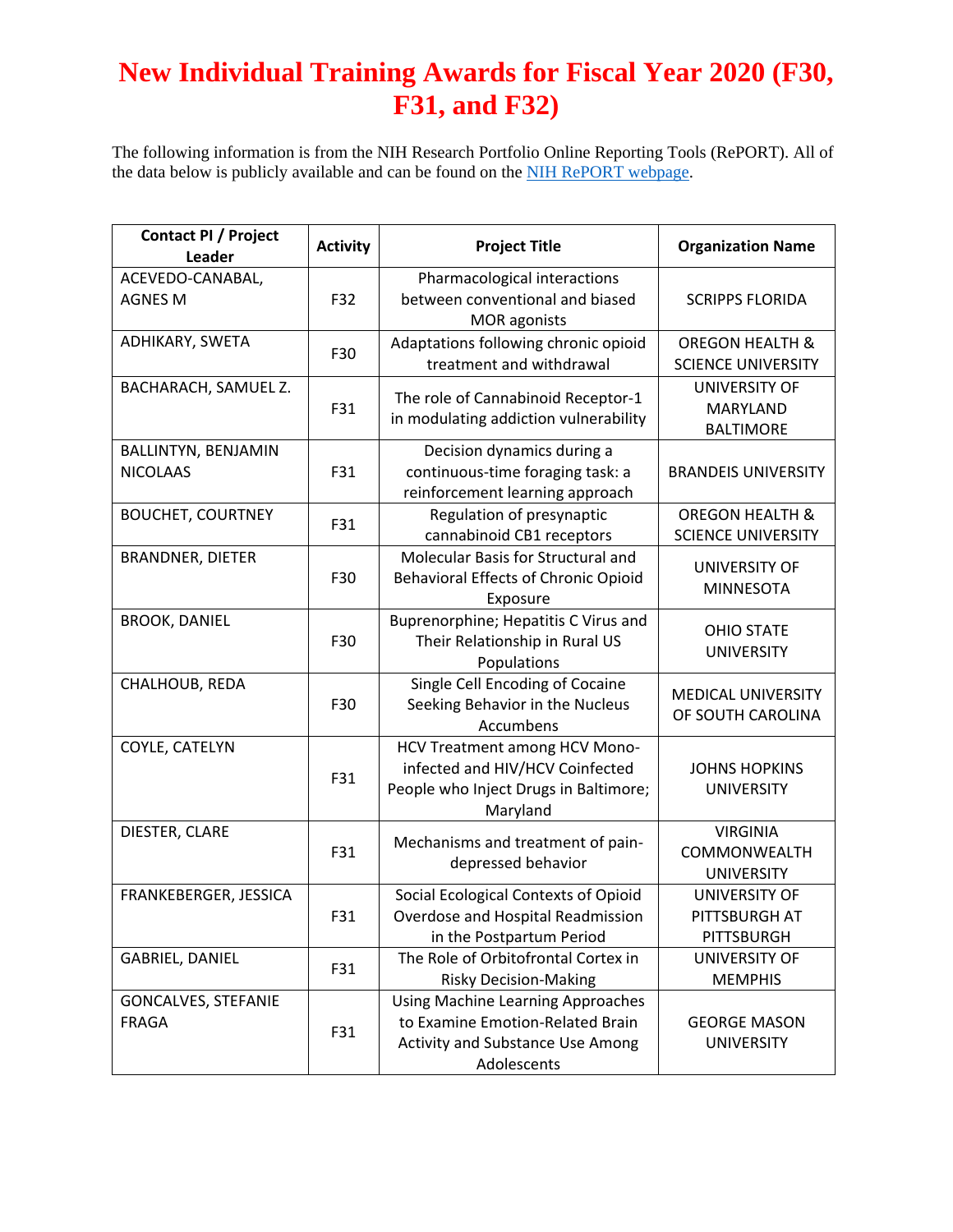| GOODHINES, PATRICIA<br><b>ALICE</b>      | F31 | Cannabis Sleep Aid Use in Daily<br>College Life: An Intensive<br>Longitudinal Assessment Approach                                                                                                         | <b>SYRACUSE UNIVERSITY</b>                                |
|------------------------------------------|-----|-----------------------------------------------------------------------------------------------------------------------------------------------------------------------------------------------------------|-----------------------------------------------------------|
| GROSS, JOSHUA D                          | F32 | Exploiting Biased Agonism at the<br>Ghrelin Receptor (GHSR1a) for Opioid<br>Addiction                                                                                                                     | <b>DUKE UNIVERSITY</b>                                    |
| HAAKE, RACHEL<br><b>MCDONNELL</b>        | F31 | Investigating the role of the prelimbic<br>cortex to nucleus accumbens core<br>pathway in persistent cocaine<br>seeking                                                                                   | UNIV OF NORTH<br><b>CAROLINA CHAPEL</b><br><b>HILL</b>    |
| HAZLETT, MARIAH F                        | F31 | Modulation of the Perineuronal Net<br>Protein Brevican in the Nucleus<br>Accumbens; and its Impact on<br><b>Addiction-related Behavior</b>                                                                | <b>DUKE UNIVERSITY</b>                                    |
| HICKS, TERRELL<br>ALEXANDER              | F31 | Genetics of Cannabis use and<br>Trauma-related phenotypes                                                                                                                                                 | <b>VIRGINIA</b><br>COMMONWEALTH<br><b>UNIVERSITY</b>      |
| HOCHGRAF, ANNA K                         | F31 | Comorbidity Between Body<br>Dissatisfaction and Substance Use: A<br>Daily Diary Study of Alcohol; Nicotine<br>Vaping; and Cigarette Use Among<br><b>Young Adults</b>                                      | PENNSYLVANIA STATE<br>UNIVERSITY-UNIV<br><b>PARK</b>      |
| HOUSTON-LUDLAM,<br><b>ALEXANDRA NOEL</b> | F30 | Using Administrative and Research<br>Data to Investigate Risk and<br><b>Protective Factors for Smoking</b><br><b>During Pregnancy</b>                                                                     | <b>WASHINGTON</b><br><b>UNIVERSITY</b>                    |
| JONES, CONNOR                            | F31 | <b>Proximal Antecedents and Subjective</b><br>Effects of Cannabis Use and their<br>Relation to Cannabis Use Disorder:<br>An Ecological Momentary<br><b>Assessment of Medical Cannabis</b><br><b>Users</b> | <b>ARIZONA STATE</b><br>UNIVERSITY-TEMPE<br><b>CAMPUS</b> |
| KAWA, ALEXANDER<br><b>BORG</b>           | F32 | <b>OPHN1</b> translation and AMPA<br>receptor plasticity during incubation<br>of craving                                                                                                                  | <b>OREGON HEALTH &amp;</b><br><b>SCIENCE UNIVERSITY</b>   |
| LEGESSE, DAGIMHIWAT                      | F31 | Structure and mechanism of<br>extrasynaptic GABAA receptors                                                                                                                                               | UT SOUTHWESTERN<br><b>MEDICAL CENTER</b>                  |
| LOEWINGER, GABRIEL                       | F31 | Multi-Study Integer Programming<br>Methods for Human Voltammery                                                                                                                                           | HARVARD SCHOOL OF<br>PUBLIC HEALTH                        |
| MANNING, KARA                            | F31 | Fatigue and Smoking Relapse                                                                                                                                                                               | <b>UNIVERSITY OF</b><br><b>HOUSTON</b>                    |
| MCDERMOTT,<br><b>KATHERINE</b>           | F31 | A multi-method examination of<br>contrast avoidance and opioid<br>misuse in patients with chronic pain                                                                                                    | <b>FLORIDA STATE</b><br><b>UNIVERSITY</b>                 |
| NOLAN, SUZANNE OLIVIA                    | F32 | Defining the role of compartment-<br>specific dopamine dynamics in<br>reinforcement learning                                                                                                              | VANDERBILT<br><b>UNIVERSITY</b>                           |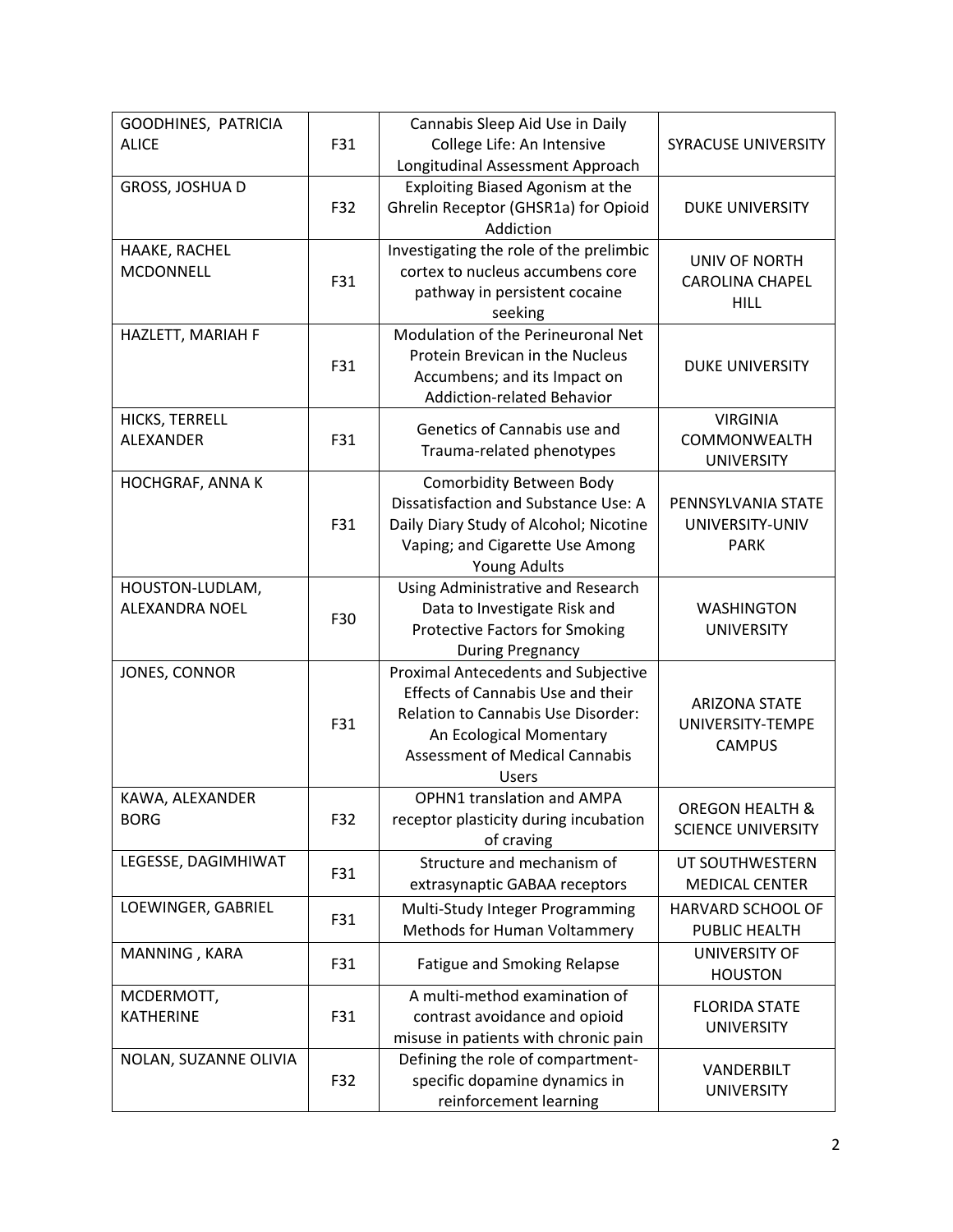| ORR, MEGHAN JO                       | F30 | The design; synthesis; and evaluation<br>of natural product-inspired small<br>molecules targeting the 5-HT2C<br>receptor as novel therapeutics for<br>opioid use disorder | NORTHWESTERN<br><b>UNIVERSITY</b>                           |
|--------------------------------------|-----|---------------------------------------------------------------------------------------------------------------------------------------------------------------------------|-------------------------------------------------------------|
| PABON, ELISA                         | F31 | Differential female response to delta-<br>9-tetrahydrocannabinol (THC)                                                                                                    | <b>UNIVERSITY OF</b><br><b>CHICAGO</b>                      |
| PEDERSEN, CHRISTIAN                  | F31 | Reward Value Encoding of Dynorphin<br>and Enkephalin Neurons in Medial<br><b>Accumbens Shell</b>                                                                          | <b>UNIVERSITY OF</b><br><b>WASHINGTON</b>                   |
| RAHAL, DANNY                         | F31 | Adolescent Physiological and<br><b>Emotional Stress Reactivity and</b><br>Substance Use                                                                                   | UNIVERSITY OF<br><b>CALIFORNIA LOS</b><br>ANGELES           |
| ROMO, ERIC                           | F31 | The Influence of Spatial Proximity to<br>Sterile Syringe Sources and<br>Secondary Syringe Exchange on HCV<br>Risk Among Rural People Who Inject<br><b>Drugs</b>           | <b>UNIV OF</b><br>MASSACHUSETTS MED<br><b>SCH WORCESTER</b> |
| ROMPALA, GREGORY<br><b>RONALD</b>    | F32 | Heritable epigenetic mechanisms of<br>paternal THC exposure                                                                                                               | <b>ICAHN SCHOOL OF</b><br><b>MEDICINE AT MOUNT</b><br>SINAI |
| ROSEN, RACHEL LENI                   | F31 | <b>Using Ecological Momentary</b><br>Assessment To Characterize Dynamic<br>Patterns of E-Cigarette Use in Adults<br>Planning to Quit Vaping                               | RUTGERS, THE STATE<br>UNIV OF N.J.                          |
| SCHALKOFF, CHRISTINE                 | F31 | Understanding the Opioid Epidemic<br>in Rural Ohio: A Mixed-Methods<br>Analysis of Moral Values; Stigma; and<br>Medication for Opioid Use Disorder<br>(MOUD)              | UNIV OF NORTH<br><b>CAROLINA CHAPEL</b><br><b>HILL</b>      |
| SCHRADER, SHANNON<br><b>WILLIS</b>   | F31 | Jail Inmates' Self-Control and Post-<br>Release Substance Misuse                                                                                                          | <b>GEORGE MASON</b><br><b>UNIVERSITY</b>                    |
| SEQUEIRA, MICHELLE<br><b>KATHRYN</b> | F31 | Defining the role of glucocorticoid-<br>related dendritic spine plasticity in<br>cocaine-induced habits                                                                   | <b>EMORY UNIVERSITY</b>                                     |
| SHERAFAT, YASMINE                    | F31 | Role of the Nicotinic Receptor<br>Modulator Lynx1 in Nicotine<br>Dependence                                                                                               | UNIVERSITY OF<br>CALIFORNIA-IRVINE                          |
| SIEMSEN, BENJAMIN<br><b>MICHAEL</b>  | F32 | Glutamate; nitrergic interneurons;<br>and cue-induced cocaine seeking                                                                                                     | MEDICAL UNIVERSITY<br>OF SOUTH CAROLINA                     |
| SISSON, MICHELLE L                   | F31 | Increasing Naloxone Access for<br>Persons who use Opioids: An Online<br>Recruitment and Training Approach<br>to Opioid Overdose Education and<br>Naloxone Distribution    | UNIVERSITY OF<br>ALABAMA AT<br><b>BIRMINGHAM</b>            |